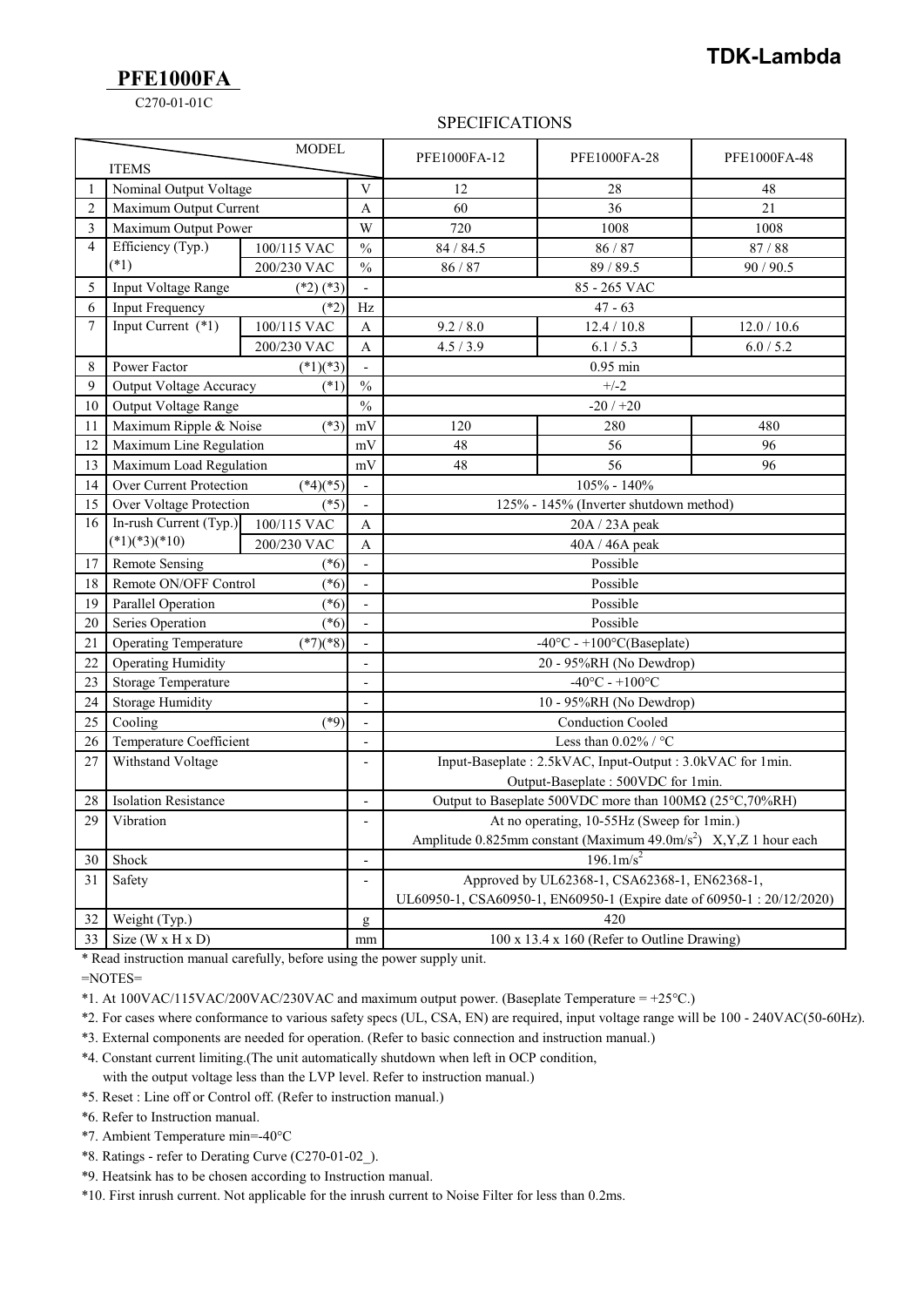# **TDK-Lambda**

**PFE1000FA**

C270-01-02

## Derating Curve

#### **PFE1000FA-12**



#### **PFE1000FA-28,48**